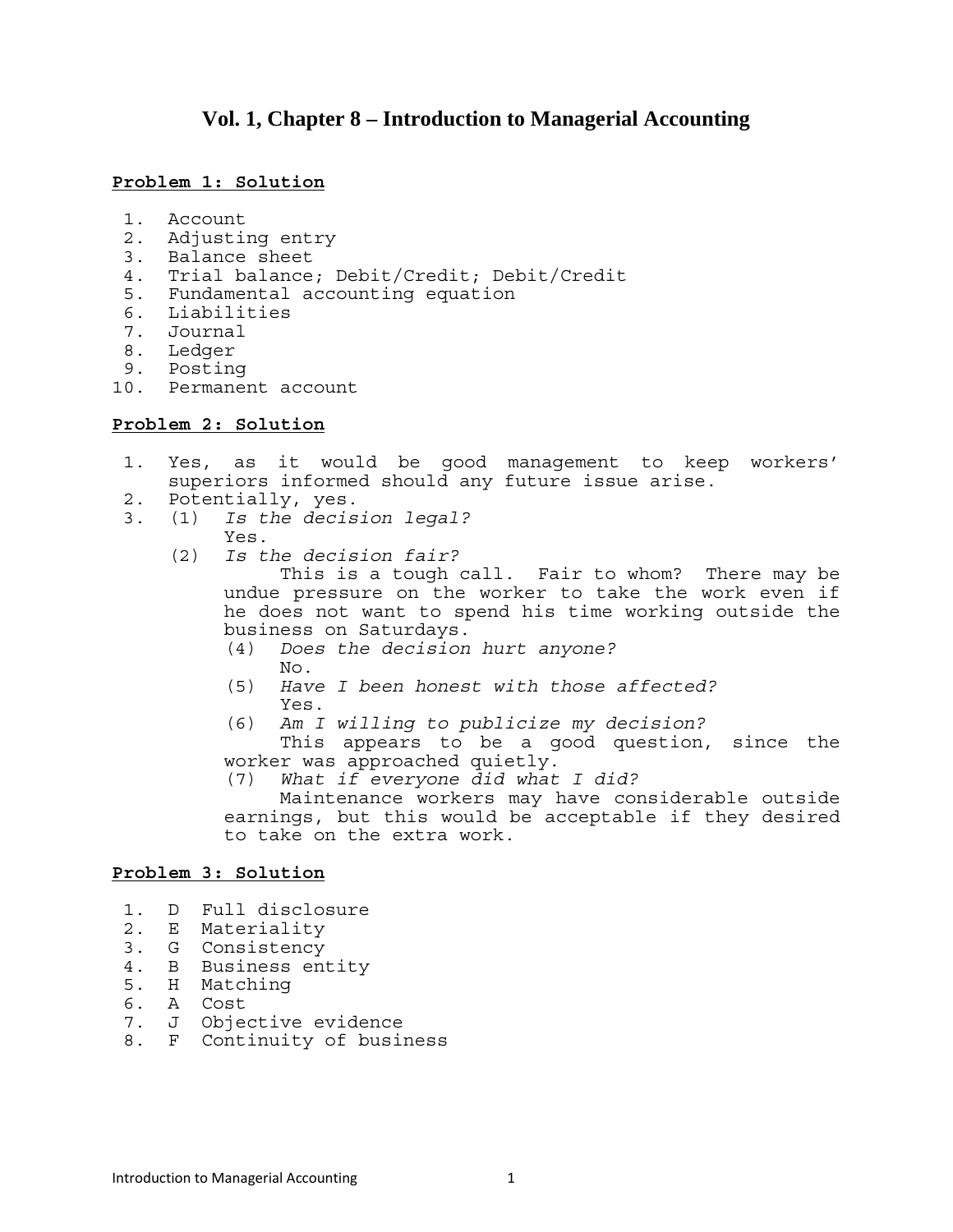# **Problem 4: Solution**

|       | 1. Prepaid rent<br>Rent expense                                                                                                                                    | \$2,000    | \$2,000       |     |
|-------|--------------------------------------------------------------------------------------------------------------------------------------------------------------------|------------|---------------|-----|
| $2$ . | Interest<br>expense<br>Interest payable                                                                                                                            | \$1,120.90 | \$1,120.90(1) |     |
| 3.    | Inventory end of<br>month<br>Cost of goods sold                                                                                                                    | \$800      | \$800         |     |
| 4.    | Depreciation expense \$2,200<br>Accumulated depreciation                                                                                                           |            | $$2,200$ (2)  |     |
| 5.    | Interest receivable<br>Interest income                                                                                                                             | \$600      | \$600         | (3) |
|       | $(1)$ 50,000 $\times$ .06 = 3,000<br>$3,000 / 12 = 250$<br>$250 \times 4 = 1,000$<br>$250 / 31 = 8.06$<br>$8.06 \times 15 = 120.90$<br>$120.90 + 1,000 = 1,120.90$ |            |               |     |
|       | $25,000 - 3,000$<br>$=$<br>$(2)$ 4,400<br>5<br>$4,400 / 2 = 2,200$                                                                                                 |            |               |     |
| (3)   | $10,000 \times .06 = 600$                                                                                                                                          |            |               |     |

# **Problem 5: Solution**

|       | h |              |
|-------|---|--------------|
| $2$ . | d | Conservatism |
| 3.    | d |              |
|       | ۲ |              |
| 5.    | h |              |
| б.    | ۲ |              |
|       | n |              |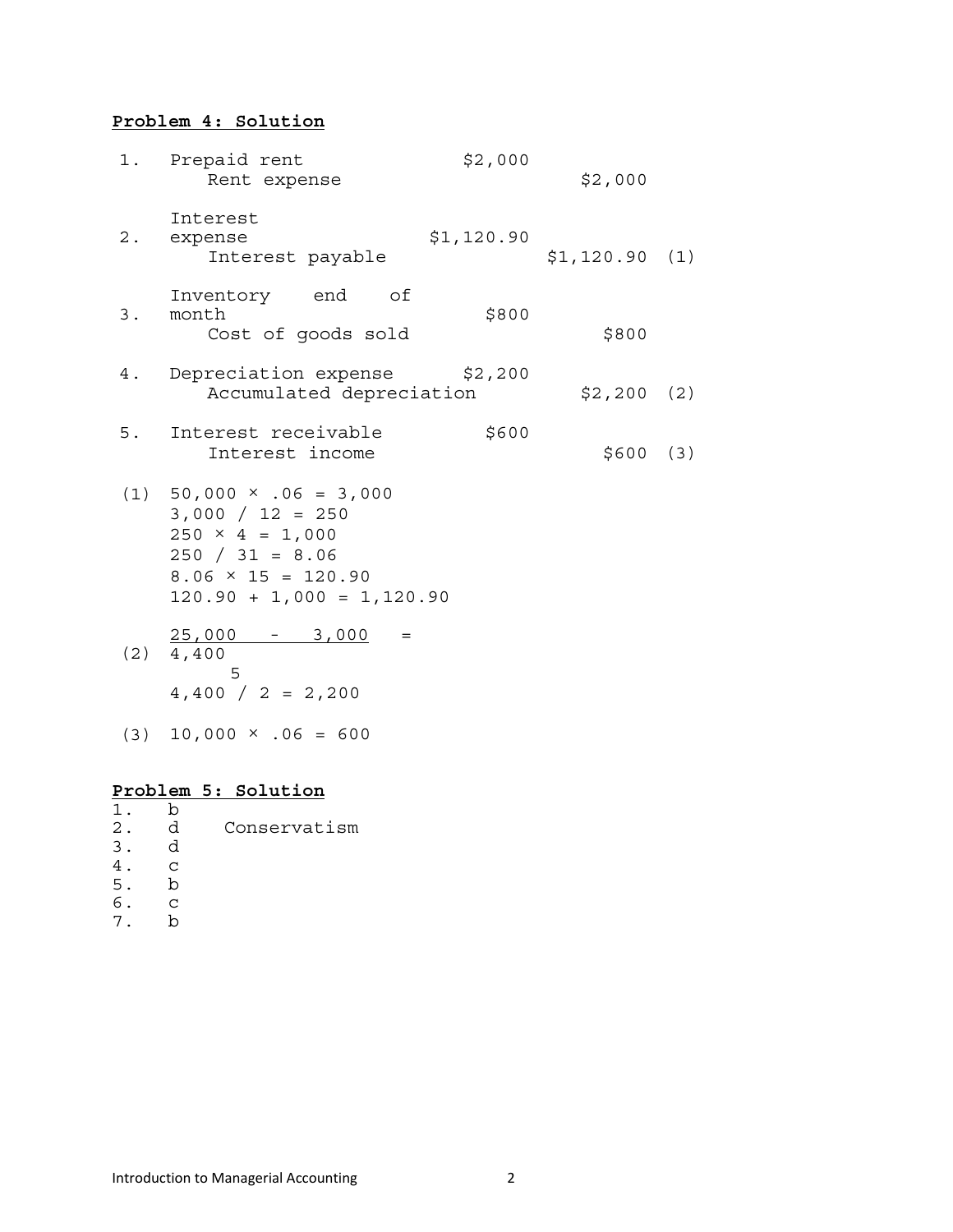## **Problem 6: Solution**

- 
- 2. Conservatism 6. Consistency
- 3. Continuity of business unit 7. Business entity
- 4. Materiality 8. Cost

### **Problem 7: Solution**

- 
- 2. cost accounting 1. The mass of the counting to tax accounting
- 3. financial accounting 7. internal auditing
- 4. managerial accounting  $\qquad \qquad 8.$  accounting systems

### **Problem 8: Solution**

1. Assets = Liabilities + Owners' Equity

Assets: things owned by the firm. This includes, but is not limited to, current assets such as cash and marketable securities, and property and equipment, such as land, buildings, and equipment. Liabilities: all obligations to creditors. This would include accounts payable, notes payable, etc. Owners' Equity: the claim the owners have on the assets of the company.

2. An asset account can be increased by the purchase of an asset such as a piece of equipment. However, if the asset is purchased with cash, there is no increase in total assets, while a credit purchase would increase both total liabilities and assets.

A liability can be increased by taking out a loan. This will result in an increase in the cash account (an asset) and the liability account in order for the equation to remain in equilibrium.

Owners' equity could be increased by the issuance of more stock. This would also increase cash (if it were sold for cash) to maintain equilibrium.

3. Temporary accounts include accounts that are closed at the end of the accounting period to the appropriate owners' equity account. When a hospitality business is organized as a corporation, the temporary accounts are closed to retained earnings. The temporary accounts include revenue and expense accounts. Revenue accounts normally have a credit balance while expense accounts normally have a debit balance. When revenues exceed expenses, the business has earned net income, so when the temporary accounts are closed to retained earnings, retained earnings is increased.

- 1. Matching 5. Full disclosure
	-
	- -
- 1. auditing 5. managerial accounting<br>2. cost accounting 5. tax accounting
	-
	-
	-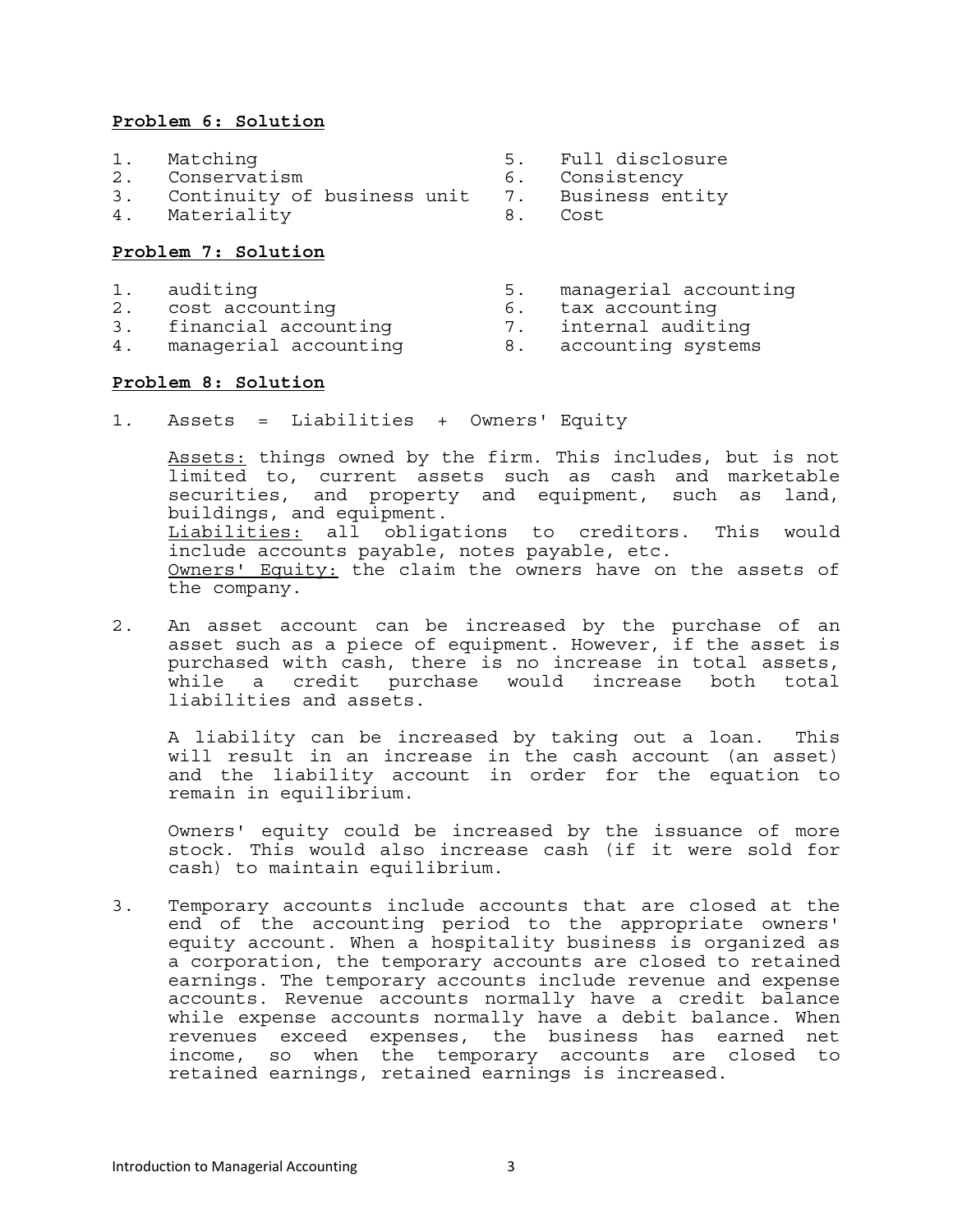## **Problem 9: Solution**

|       | Revenue:                    |          |
|-------|-----------------------------|----------|
|       | Net sales                   | \$27,000 |
|       | Expenses:                   |          |
|       | Cost of goods sold          | (8, 100) |
|       | Wages expense               | (8, 100) |
|       | Rent expense                | (3,000)  |
|       | Depreciation expense        | (450)    |
|       | Other expenses              | (6,000)  |
|       | Income before income taxes  | 1,350    |
|       | Income tax expense          | 405      |
|       | Net income                  | \$ 945   |
| $2$ . | Cash sources and uses:      |          |
|       | Paid rent for next 3 months | (59,000) |
|       | Down payment for equipment  | (6,000)  |
|       | Cash sales                  | 21,600   |
|       | Food purchases              | (6,000)  |
|       | Labor                       | (8, 100) |
|       | Other expenses              | (6,000)  |
|       | Felix, equity               | 50,000   |
|       |                             | \$36,500 |

# **Problem 10: Solution**

Browny Brad's Beach Motel Rooms in the motel: 40

| Month         | Days in Month |           | Rooms Available | Rooms Sold    |
|---------------|---------------|-----------|-----------------|---------------|
| January       | 31            |           | 1,240           | 400           |
| February      | 28            |           | 1,120           | 600           |
| March         | 31            |           | 1,240           | 700           |
| April         | 30            |           | 1,200           | 840           |
| May           | 31            |           | 1,240           | 960           |
| June          | 30            |           | 1,200           | 980           |
| July          | 31            |           | 1,240           | 992           |
| August        | 31            |           | 1,240           | 973           |
| September     | 30            |           | 1,200           | 800           |
| October       | 31            |           | 1,240           | 705           |
| November      | 30            |           | 1,200           | 650           |
| December      | 31            |           | 1,240           | 500           |
|               |               |           | Totals          |               |
|               |               | Available | Sold            | <u>Occ. %</u> |
| Summer Months |               | 4,920     | 3,905           | 79.37%        |
| Off-Season    |               | 9,680     | 5,195           | 53.67%        |
| Entire Year   |               | 14,600    | 9,100           | 62.33%        |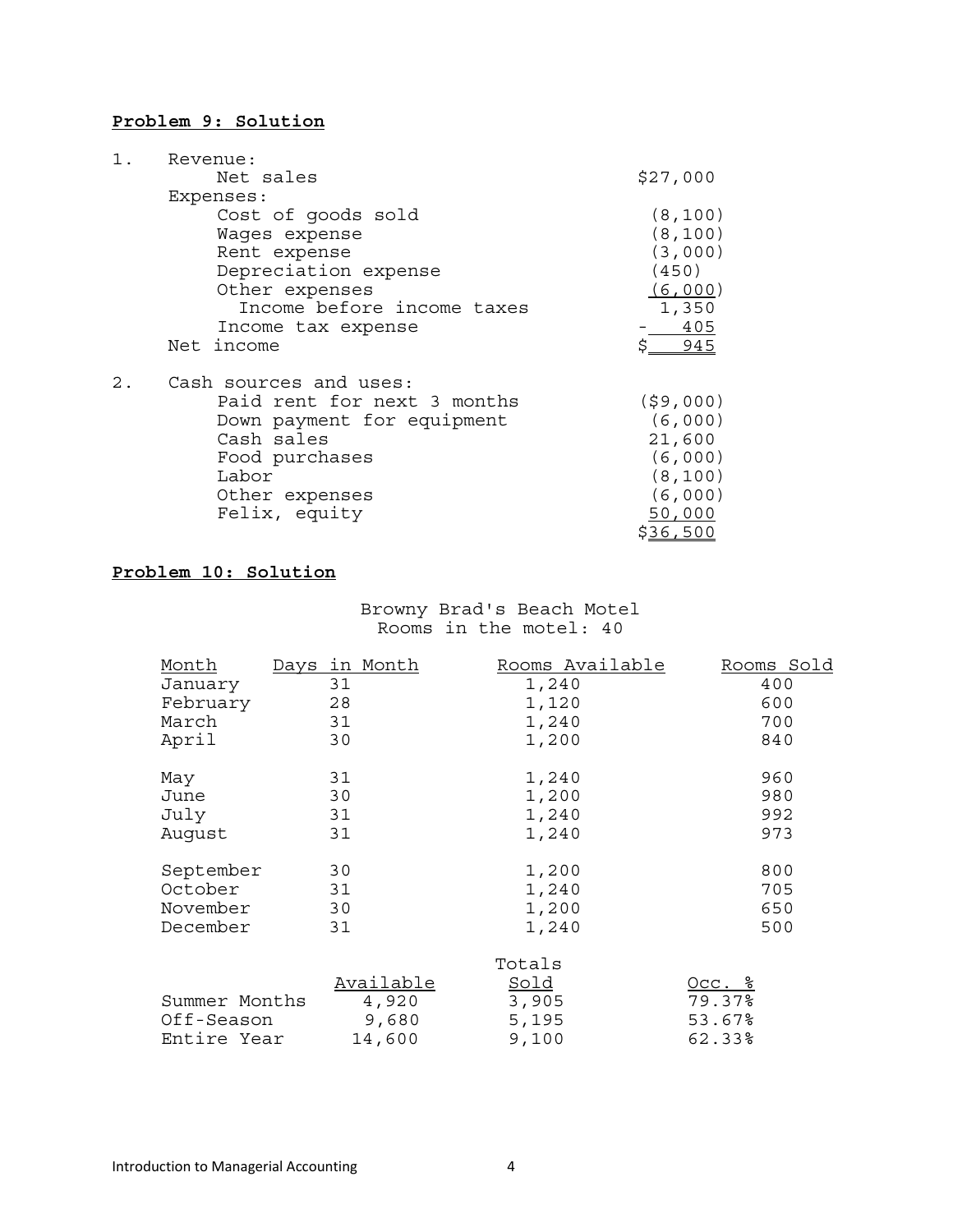#### **Problem 11: Solution**

- 1. The S corporation format would probably be preferred for the following reasons:
	- She avoids double taxation.
	- Her liability is limited to her investment.
	- She is able to maintain control as long as she retains a majority of the common stock.
- 2. This question suggests that her firm is going to grow considerably. Thus, she may have to secure significant additional capital. An S corporation is only allowed to have 75 stockholders, so this might limit her. An alternative could be the limited liability company. She could have many more owners, avoid double taxation, and maintain control.

### **Problem 12: Solution**

- 1. Insurance Expense  $$12,000$ Prepaid Insurance \$12,000 To record the insurance expense for July 1-December 31, 20X3.
- 2. Depreciation Expense \$523.80 Accumulated Depreciation, Equipment\$523.80 To record depreciation for the cash register for September 1-December 31, 20X3.

Calculation Monthly depreciation = 12,000 - 1,000 = \$130.95  $7 \times 12$ 

4 months depreciation =  $130.95 \times 4 = $523.80$ 

- 3. Wages Expense **\$1,800** Accrued Payroll \$1,800 To accrue unpaid payroll at the end of 20X3.
- 4. Bad Debt Expense  $$3,000$ Allowance for Doubtful Accounts \$3,000 To record bad debt expense for 20X3.
- 5. Utilities Expense 6620 Accrued Liabilities \$620 To record unpaid utility expenses for December 20X3.

**Note:** Generally the amount of utility expense for January 1- 4, 20X4, would be recorded as an expense for 20X3 since it is immaterial in amount.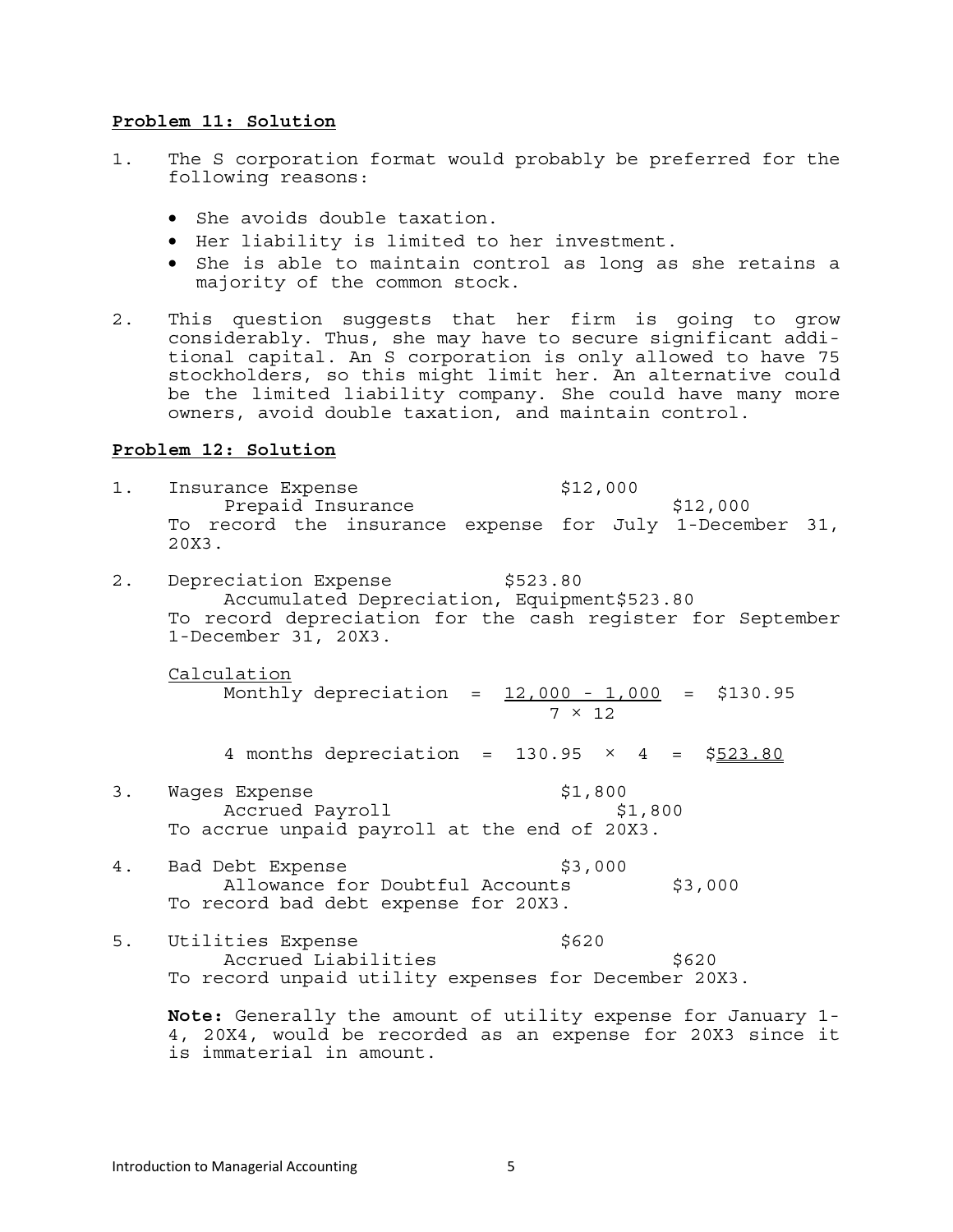# **Problem 13: Solution**

| $1$ . | Bad Debt Expense<br>Allowance for Doubtful Accounts<br>the allowance account to<br>To<br>increase<br>requirement.                                                            | \$800 | \$800               | the calculated                          |
|-------|------------------------------------------------------------------------------------------------------------------------------------------------------------------------------|-------|---------------------|-----------------------------------------|
|       | $$123,200 \times .055 =$<br>\$6,776<br>to round<br>$\frac{24}{ }$<br>6,800                                                                                                   |       |                     |                                         |
|       | preadjustment balance<br>6,000<br>required adjustment<br>\$800                                                                                                               |       |                     |                                         |
| $2$ . | Insurance Expense<br>Prepaid Insurance<br>To record expired insurance (6,000 $\times$ 1/12                                                                                   | \$500 | \$500<br>$=$ $-$    | $$500/month$ .                          |
| 3.    | Cost of Food Sold<br>Food Inventory<br>To adjust food inventory to the physical $(4,000 - 3,800)$ .                                                                          | \$200 | \$200               |                                         |
| 4.    | Depreciation Expense<br>\$10,388.89<br>Accumulated Depreciation-<br>Building<br>Accumulated Depreciation-<br>Equipment<br>To record depreciation expense for December, 20X5. |       |                     | \$3,722.22<br>\$6,666.67                |
|       | Calculation of Building Depreciation                                                                                                                                         |       |                     | Cost-Salvage value<br>Years $\times$ 12 |
|       |                                                                                                                                                                              |       |                     | $1,440,000 - 100,000$<br>360            |
|       |                                                                                                                                                                              | $=$   | \$3,722.22          |                                         |
|       | Calculation of Equipment Depreciation =                                                                                                                                      |       |                     | Cost-Salvage value<br>Years ×<br>12     |
|       |                                                                                                                                                                              |       | $400,000 - 0$<br>60 |                                         |
|       |                                                                                                                                                                              |       | \$6,666.67          |                                         |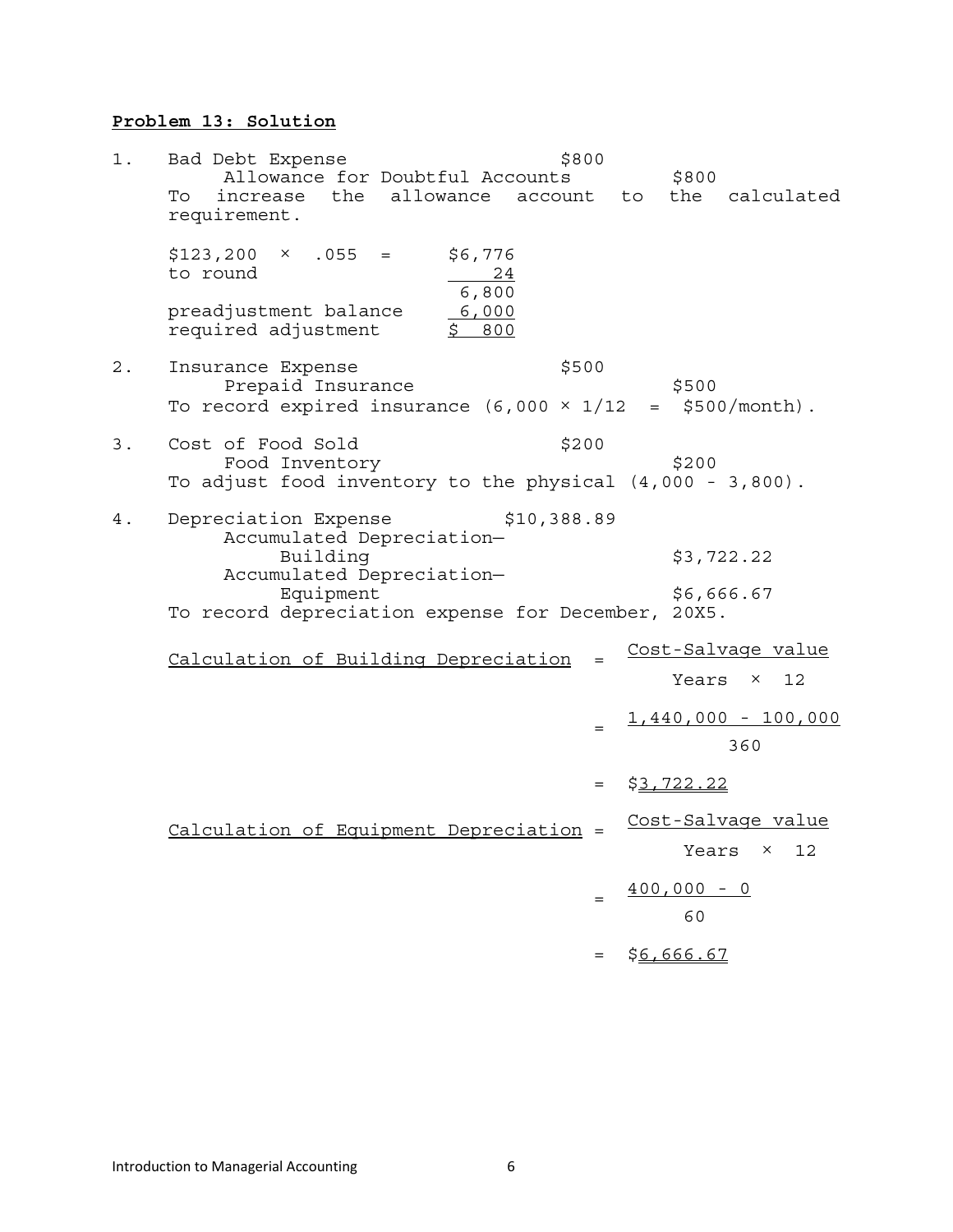### **Problem 14: Solution**

The boathouse and dock should be recorded at \$22,500. The cost principle dictates that assets be recorded at their cost. Cost is the most objective figure in this case. In cases where an objective figure is not available, such as the exchange of capital stock (not publicly traded) for a piece of equipment with an unknown cost, an appraised value would be accepted.

#### **Problem 15: Solution**

| 1. \$5,000,000 - \$4,500,000 = |                           | \$500,000   |
|--------------------------------|---------------------------|-------------|
| $2.$ \$5,000,000 $(.680)$      | $\mathbf{r} = \mathbf{r}$ | \$3,400,000 |
| $3.$ \$5,000,000(.016)         | $=$                       | \$80,000    |
| $4.$ \$4,500,000 (.444)        | $=$                       | \$1,998,000 |
| $5.$ \$4,500,000 (.058)        | $=$ $-$                   | \$261,000   |

### **Problem 16: Solution**

See the following page.

### **Problem 17: Solution**

1. Cash Accounting Method

| Sales               | \$4,800 |
|---------------------|---------|
| Operating Expenses: |         |
| Beverage Cost       | 1,000   |
| Wage Expense        | 1,500   |
| Supplies            | 300     |
| Rent                | 800     |
| Total               | 3,600   |
| Net Income          | \$1,200 |

2. Accrual Accounting Method

| Sales               | \$5,000 |
|---------------------|---------|
| Operating Expenses: |         |
| Beverage Cost       | 800     |
| Wage Expense        | 1,700   |
| Utility Expense     | 50      |
| Supplies            | 200     |
| Rent                | 400     |
| Total               | 3,150   |
| Net Income          | \$1,850 |